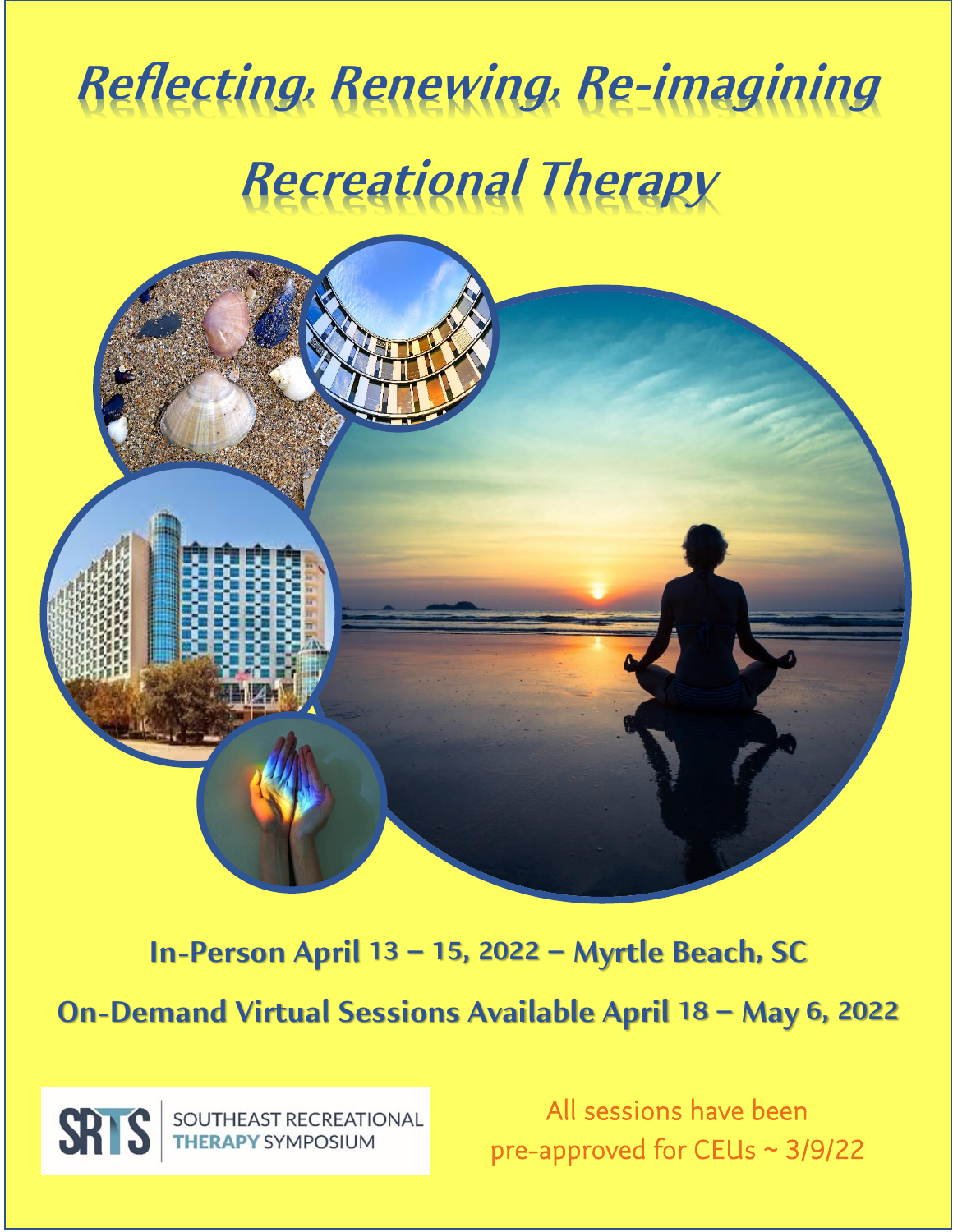### 2022 Symposium Schedule At A Glance

#### Wednesday, April 13

 $8:30$  am  $-4:30$  pm Reqistration  $2:30 - 2:45$  pm Break 2:45 pm – 4:15 pm Concurrent Sessions  $4:15$  pm  $-4:30$  pm Break 4:30 pm – 6:00 pm Concurrent Sessions 6:00 pm Dinner on your own

1:00 pm  $-$  2:30 pm  $\qquad \qquad$  Opening Session – (Welcome and Keynote Speaker)

#### Thursday April 14

 $7:30$  am  $-4:00$  pm Registration 8:30 am – 10:00 am Concurrent Sessions  $10:00$  am  $-10:15$  Am Break 10:15 am – 11:45 am Concurrent Sessions

 $2:00 \text{ pm} - 2:15 \text{ pm}$  Break 2:15 pm – 3:45 pm Concurrent Sessions  $3:45$  pm  $-4:00$  pm Break 4:00 pm – 5:30 pm Concurrent Sessions 5:30 pm Dinner on your own

#### Friday, April 15

 $7:30$  am  $-11:00$  am Reqistration 8:30 am – 10:00 am Concurrent Sessions  $10:00$  am  $-10:15$  am Break 10:15 am – 11:45 am Concurrent Sessions  $11:45$  am  $-12:00$  noon Break

11:45 am – 12:45 pm Lunch (Box lunches provided) 12:45 pm  $-$  2:00 pm  $\qquad \qquad$  General Session  $-$  (Keynote Speaker and Announcements/Giveaways)

 $12:00 \text{ pm} - 1:00 \text{ pm}$  Closing Session – (Keynote speaker)

Monday, April 18 – Friday, May 6 On-Demand Pre-Recorded Virtual Sessions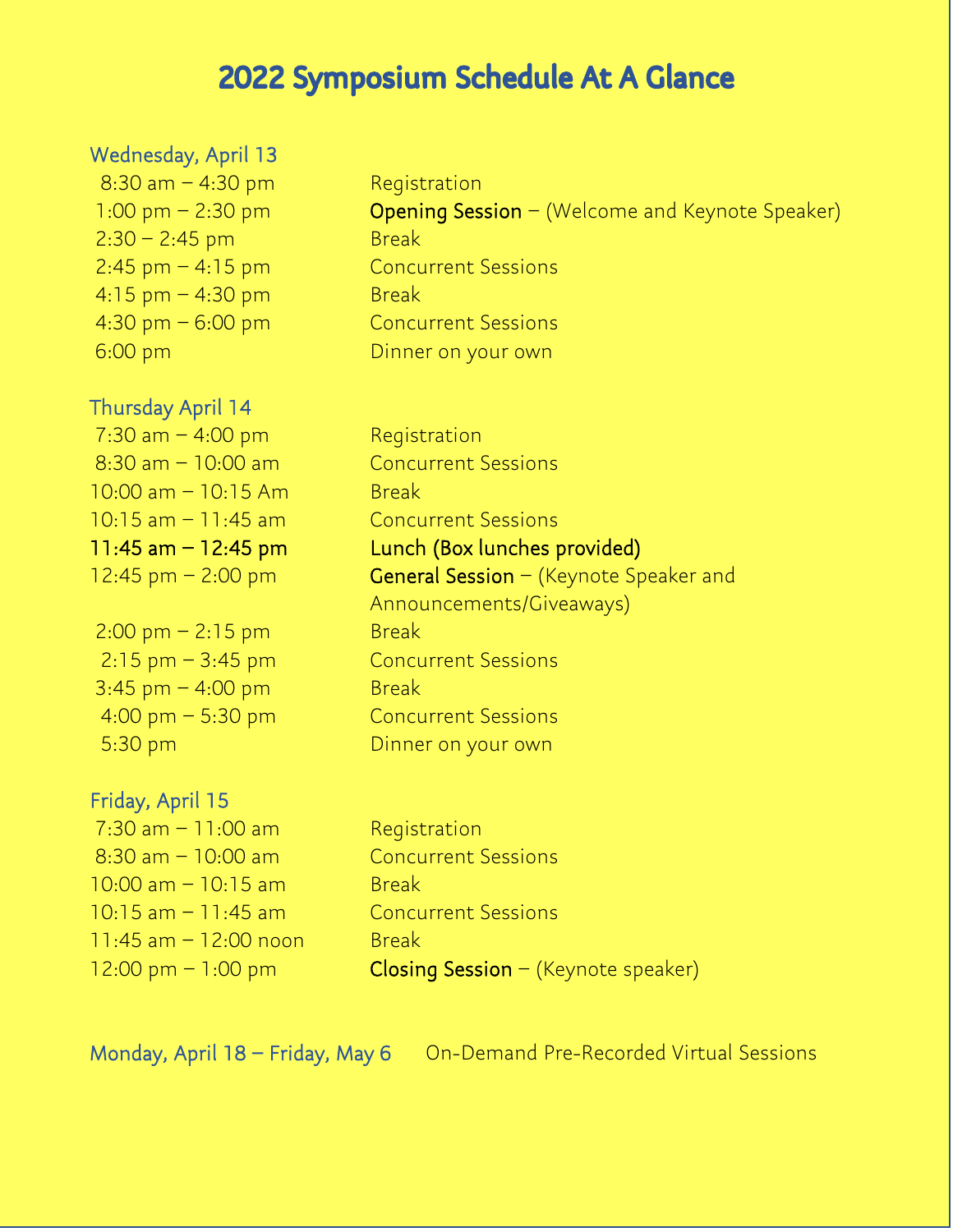Wednesday, April 13, 2022

l

### 8:30 am – 4:30 pm Registration in Commons Area



1:00 – 2:30 pm Welcome and Keynote Address

### Battling Burnout: Tools to Support Resiliency, Mental Health, and Well-being for Recreational Therapists  $\sim$  (#21) Ballroom A, B & C

#### Angela Wozencroft, PhD, CTRS Brent Wolfe, Ph.D., LRT, CTRS, FDRT Marieke Van Puymbroeck, Ph.D., CTRS, FDRT

Rates of burnout and turnover continue to rise in all professions due to a myriad of reasons. As a result, healthcare systems are increasingly prioritizing the care and well-being of front-line staff. Burnout is defined as the emotional exhaustion that results in depersonalization and decreased personal accomplishment at work. Recreational therapists in particular are at risk of burnout as they frequently work closely with patients with complex physical, emotional, and social needs whose cases require an intentional focus on relationship building. A panel discussion will engage a conversation addressing strategies and tools for increasing well-being, self-care, and resiliency in their mental health.

#### Learning Outcomes

- Identify two self-care methods to manage work related burnout and environmental stressors in their jobs as recreational therapists
- Identify two symptoms of compassion fatique and burnout commonly found in recreational therapy settings.
- Identify two challenges facing RT practitioners relating to work, and environmental stressors.

### 2:30 – 2:45 pm Break

### 2:45 – 4:15 pm Concurrent Sessions

### Virtual Recreational Therapy in a Community Setting: What We Learned During COVID-19 and Where We Go from Here  $\sim$  (#1) Ballroom A

#### William (Bill) Parker, CTRS Casey King, CTRS

We will explore the COVID-19 pandemic and how the City of Virginia Beach Therapeutic Recreation Programs & Inclusion Services Unit adapted to the use of virtual programming to keep their participants, as well as their families, physically, mentally and socially connected. Program implementation, as well as the administrative aspects of staffing and fiscal management will be addressed as areas related to the NCTRC Job Analysis. The Unit's collaboration with Somerset County, New Jersey's Therapeutic Recreation Department will be highlighted, and attendees will also be given the opportunity to discuss their experiences with virtual programming to provide further examples for consideration. Finally, we will discuss the future and where our Unit plans to go from here.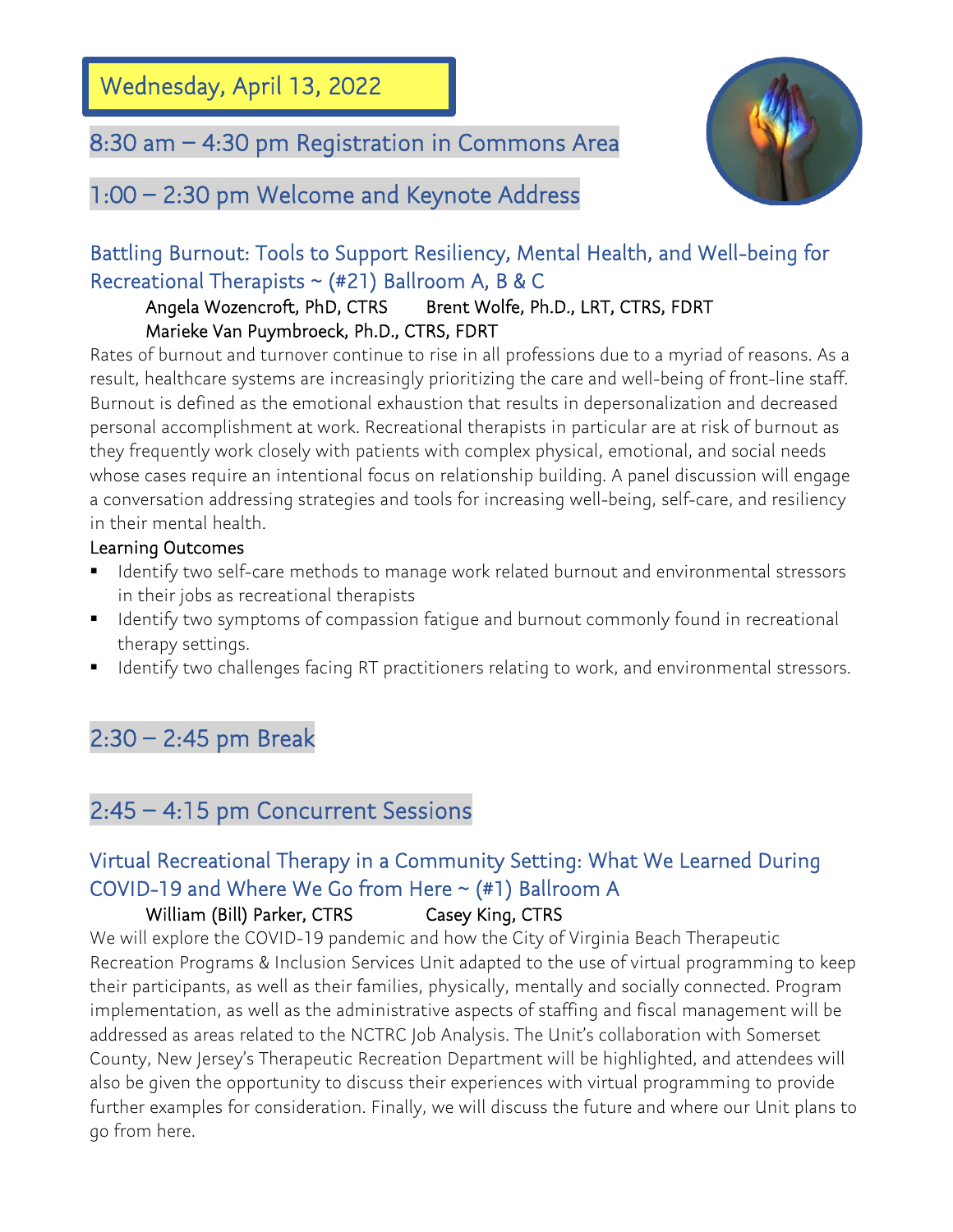#### Learning Outcomes

- Identify at least one challenge and one positive aspect their agency might experience as a result of adding virtual recreational therapy programming opportunities.
- Identify 1-2 types of virtual recreational therapy programs that would be effective in their agencies in the future.
- Identify at least 2 areas of training their recreational therapy staff would need to be successful in providing virtual programming.

#### Recreational Therapy Licensure in North America ~ (#9) Ballroom B Anne Richard, MS, LRT, CTRS, FDRT, CAE Cliff Burnham, CTRS, FDRT

This session will provide attendees with a basic understanding regarding the advancement of licensure and credentialing within the field of recreational therapy, the rationale for pursuing licensure within our profession, as well as the current status of licensure within the US and Canada.

#### Learning Outcomes

- Articulate the difference between licensure, certification, and registration for Recreational Therapy.
- State the primary reason for pursuing licensure for Recreational Therapy.
- List five steps toward licensure for Recreational Therapy.

#### Contract Recreational Therapy: A Viable Profession ~ (#13) Ballroom C Brandon Van Dyck, Co-founder Lanai Therapies Dale Ernst, MS, CTRS Jason L. Scott, PhD, CTRS

Note: This session is being offered twice. You will only receive CEU credit once for this session. According to the NCTRC job analysis report, the majority of recreational therapists work in a variety of settings, serving the needs of diverse populations; however, there are a growing number of therapists working in contract recreational therapy (RT). In this session, we will provide a brief history of contract RT, an examination of the healthcare system as it relates to contract RT, reimbursement, and how to be a successful recreational therapist in a competitive industry. With the goal of increasing overall independence in the lives of individuals with cognitive and physical disabilities through goal-oriented community-based recreation therapy, contract recreational therapy is a viable profession. In addition, we will provide entrepreneurial strategies for running a contract RT business. This session will be conducted in lecture-discussion format. (NCTRC Content Areas Addressed: Administration of TR/RT Service - Budgeting/Fiscal Management, Administration of TR/RT Service - Personnel/Intern/Volunteer Management)

#### Learning Outcomes

- Identify three key areas of focus for understanding healthcare reimbursement
- Identify three strategies for becoming a RT contractor
- Identify three strategies for running a contract RT business

### 4:15 – 4:30 pm Break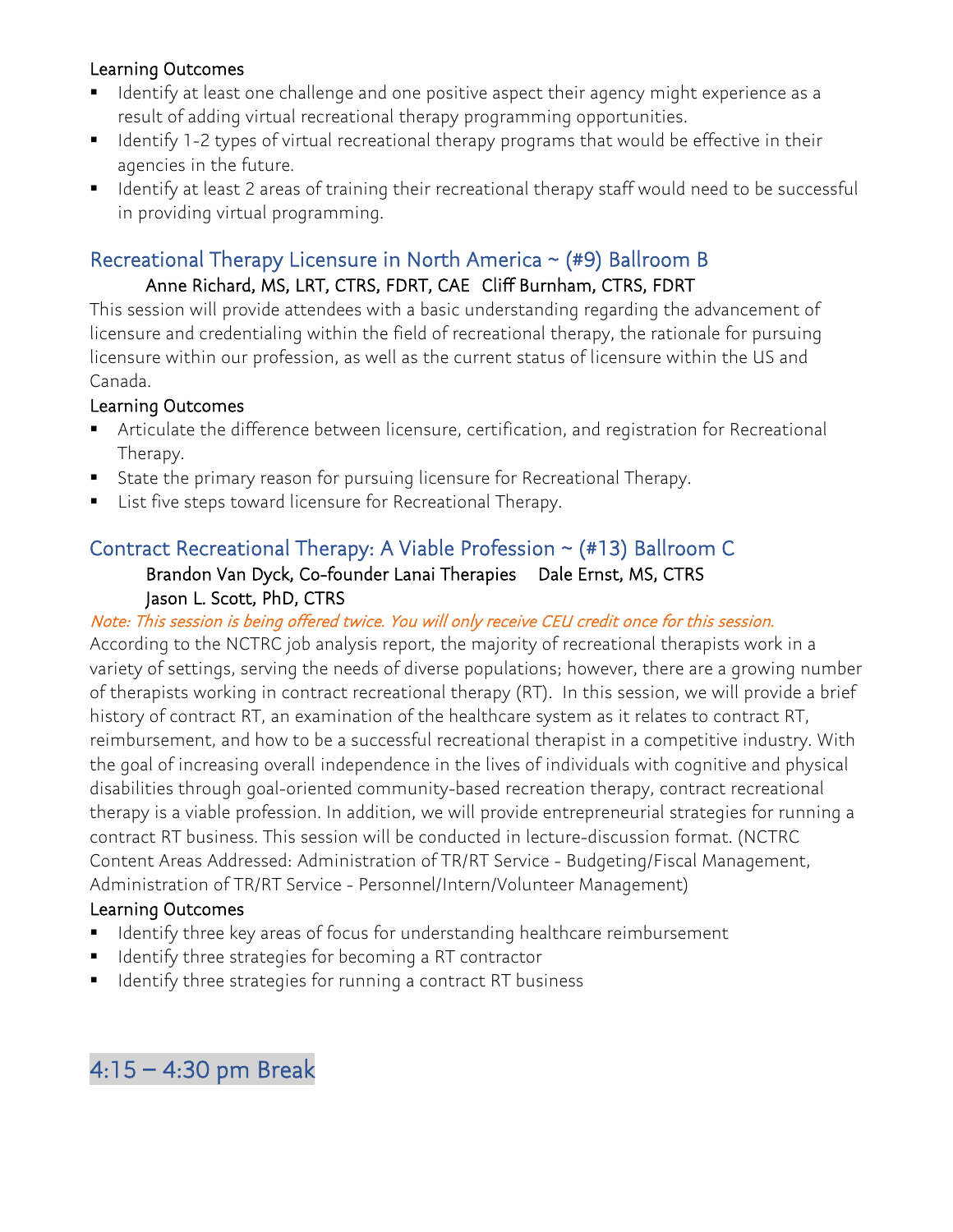### 4:30 – 6:00 pm Concurrent Sessions

### NC Board of Recreational Therapy Licensure: Not Just a Credentialing Board, What Are the Misconceptions?  $\sim$  (#5) Ballroom A

#### Becky Garrett, LRT, CTRS, FDRT

Recreational Therapy state licensing is often misunderstood and disciplinary actions often come with confusion. This session will help participants understand the differences between the many recreational therapy organizations, title protection and the varying roles that govern our profession.

#### Learning Outcomes

- Identify two differences between "the purpose" and "the role" of NCBRTL (state licensing)
- State 3 Recreational Therapy professional organizations and identify their differences.
- Identify two ways to use recreational therapy credentials correctly.

#### Theory-Based Practice Within Physical Medicine & Rehabilitation Settings: Exploring Recreational Therapy Applications  $\sim$  (#6) Ballroom B Rita Penniman, CTRS, RRT

Theories can seem difficult to understand without experience and "real-world" examples. This session builds upon foundational knowledge and aims to provide insight on how easily theorybased practice can be utilized in recreational therapy practice, specifically within physical medicine and rehabilitation settings. Participants will learn about theory-based practice and the benefits of exploring and using theories that apply to physical medicine and rehabilitation, discovering how to apply theories to the APIED process, and discussing how they have seen theories in action within practice. Overall, this session is intended to promote practitioner confidence and empower recreational therapists to enthusiastically implement theories every day.

#### Learning Outcomes

- Identify one benefit of theory-based practice and two theories that can apply to physical medicine and rehabilitation settings.
- Describe the application of one specific theory to the APIED process within recreational therapy practice.
- Identify one example of theory-based application within their own recreational therapy practice.

### Identity First and Person First Language: Teaching and Using the Language of Ability in Recreational Therapy  $\sim$  (#7) Ballroom C

#### Jennifer L Hinton, Ph.D., LRT, CTRS, FDRT Susan Wilson, PhD, CTRS

This session will include pedagogical approaches to teaching the intersection of the language of disability with models of disability, attitudes toward people with disabilities, and a newly revived focus on ableism in society. Identity first and person first approaches are explored. Both recreational therapy educators and practitioners will benefit from this refreshed look at how we use – and teach others to use- words about ability

#### Learning Outcomes

State the connection between attitudes and terminology and give an example regarding how language shapes views of individuals with ability differences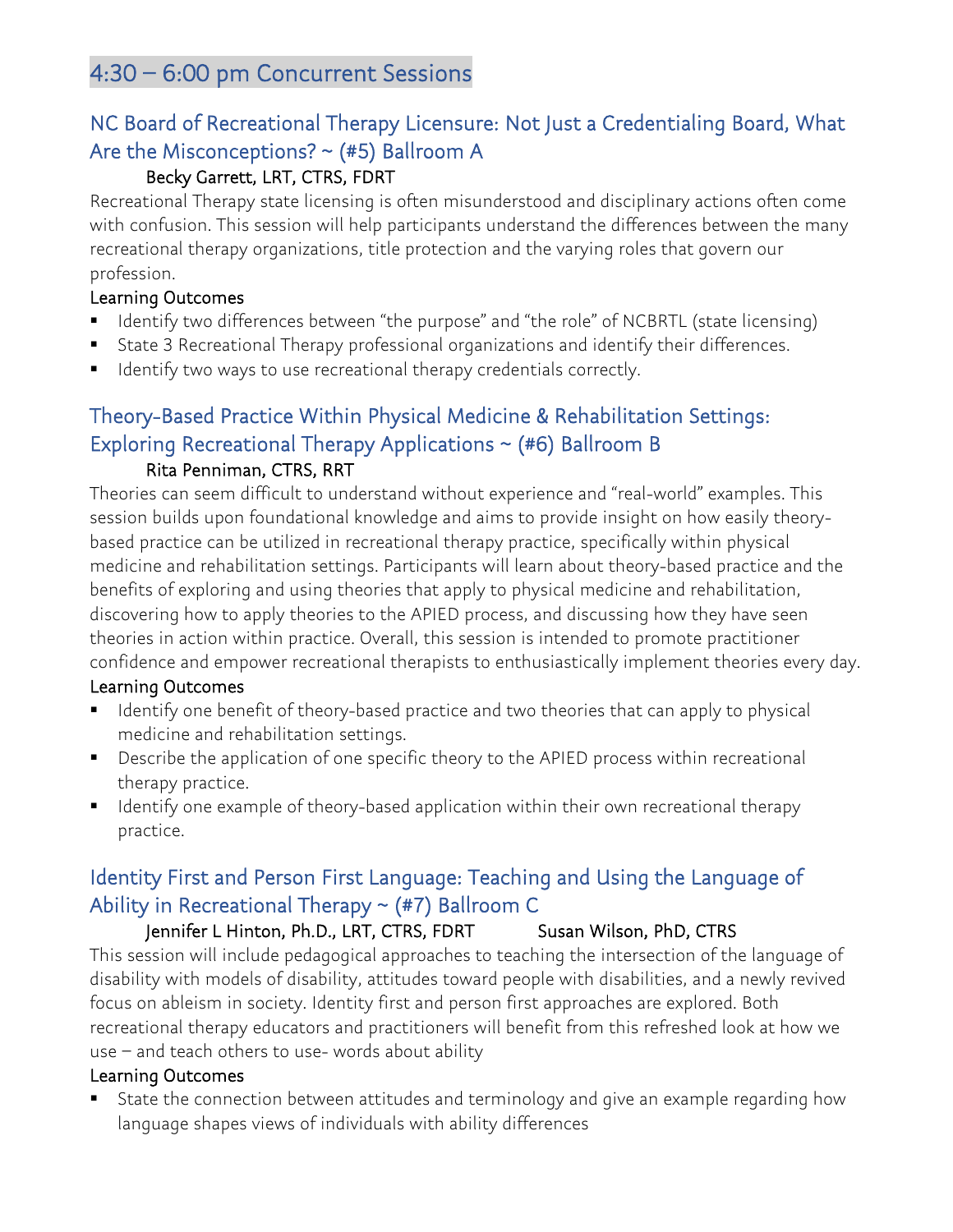- Describe at least 2 models of disability and how they influence the words practitioners use to describe individuals' abilities
- Look critically at media and how it has shaped perceptions; they will be able to name at least two sites where they can continue to educate themselves through social media campaigns

### Thursday, April 14, 2022

### 7:30 am – 4:00 pm Registration in Commons Area



### 8:30 – 10:00 am Concurrent Sessions

### Chair Chi: Seated Tai Chi for the Movement Impaired Populations. Adapted for Recreational Therapy ~ (#3) Ballroom A

#### Pat Griffith, Founder of Chair Chi and Certified Tai Chi Instructor, Level III

The techniques and exercises that you will learn from the Chair Chi will be adapted for Recreational Therapist to put into their foundational knowledge that can be applied to many formats. These can be for geriatrics, veterans with PTSD, mental health patients, children with ADHD, etc.

#### Learning Outcomes

- Demonstrate at least one warm up and cool down (Chi Gung) exercises of Chair Chi.
- State at least one benefit of chair chi exercises for a variety of populations (senior, Veterans, children, mental health patients, etc). For instance, Chair Chi can help relieve anxiety from veterans with PTSD
- Demonstrate the Chair Chi exercises from the Chair Chi form (dance) and state how they are all beneficial for Recreational Therapy.

### National and State Advancements for Quality Internships in Recreational Therapy ~ (#9) Ballroom B

#### Jennifer L Hinton, Ph.D., LRT, CTRS, FDRT

The ATRA Quality Internships subcommittee was established in fall 2020 to establish thresholds for, and provide materials to assist in, improving the consistency and quality of recreational therapy internships nationally. This session will include updates on their progress, including defining the qualified internship supervisor, a template for agency internship manuals, and information about the upcoming internship supervisor training that is being developed for national dissemination. NCBRTL has been striving to improve the quality and consistency of the RT internship in NC for many years. The NCBRTL Board began meeting in earnest over the last two years, and has recently completed a three-part training session for internship supervisors. The training session focused on designing the internship manual including agency and department information, the internship application process, and the internship program specifics.

#### Learning Outcomes

■ State the NCBRTL and updated NCTRC requirements for recreational therapy internship.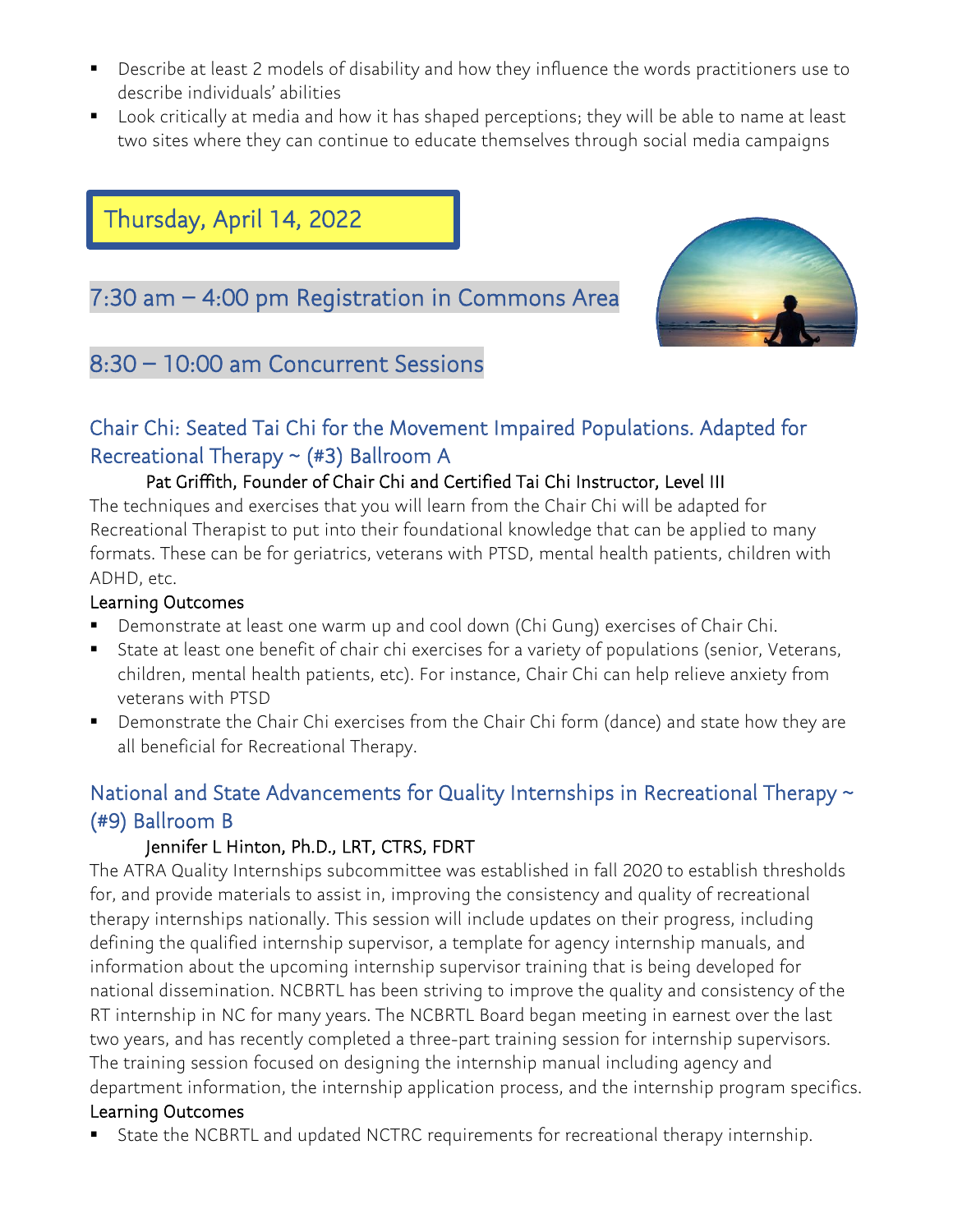- State at least three assets of a qualified recreational therapy internship supervisor as defined by ATRA, and where the entire document can be found for reference.
- Describe the attributes of a quality internship manual from ATRA and through trainings provided by NCBRTL.
- Describe at least 3 reasons for the implementation of a national recreational therapy internship supervisor training.

### Reimagining Recreational Therapist Staff Development: Self-Care Beyond the Bubble Bath ~ (#10) Ballroom C

#### Tara DeLong, MS, CTRS, CHES Jennifer Taylor, PhD, CTRS

Do what you love, love what you do. . . .easy right? Work stress, in-home responsibilities, pandemic uncertainty, and boredom could be taking their toll on both you and your staff's happiness. Join two recreational therapists for 90 minutes of exploring leisure experiences that restore, calm, and get your team back on the happiness track. We will explore self-care strategies and practices to implement in your life as a healthcare provider. Prepare to learn, grow and discover research-based techniques to address caregiver fatigue while enhancing your knowledge of trauma stewardship, self-compassion, and resiliency. Participants will receive a Happiness Toolkit, complete with a personalized self-care plan. Don't miss this chance to rec. therapy yourself while bringing self-care ideas back to your team to utilize for staff development. Staff development is a vital component of the Administration of RT services within the NCTRC Job Tasks to maintain healthy workplace environments for RTs.

#### Learning Outcomes

- Define the concepts of trauma stewardship and self-compassion in recreational therapy practice.
- Identify three opportunities to customize agency and recreational therapy department practices for resiliency.
- Develop two personalized tools to support effective sustainability and thriving when coping with caregiver fatigue in recreational therapy.

### 10:00 – 10:15 am Break

### 10:15 – 11:45 pm Concurrent Sessions

### Bellyak: What it is and how it can be utilized in Recreational Therapy  $\sim$  (#11) Ballroom A

#### Tammy Lea, MS, CTRS

The Bellyak was invented by Adam Masters of Asheville, NC. Created as a fun, new way to experience watersports, it quickly filled a niche in the paddling world to enable paddlers with disabilities to get on the water with their peers. This session will discuss Bellyak and how it can be used in RT. Discussion will include target populations, adaptive needs and logistics to consider. In particular, this session will also discuss how the discovery of the Bellyak impacted the life of a teenager with cerebral palsy. This session focuses on the Implementation area of RT practice as well as general knowledge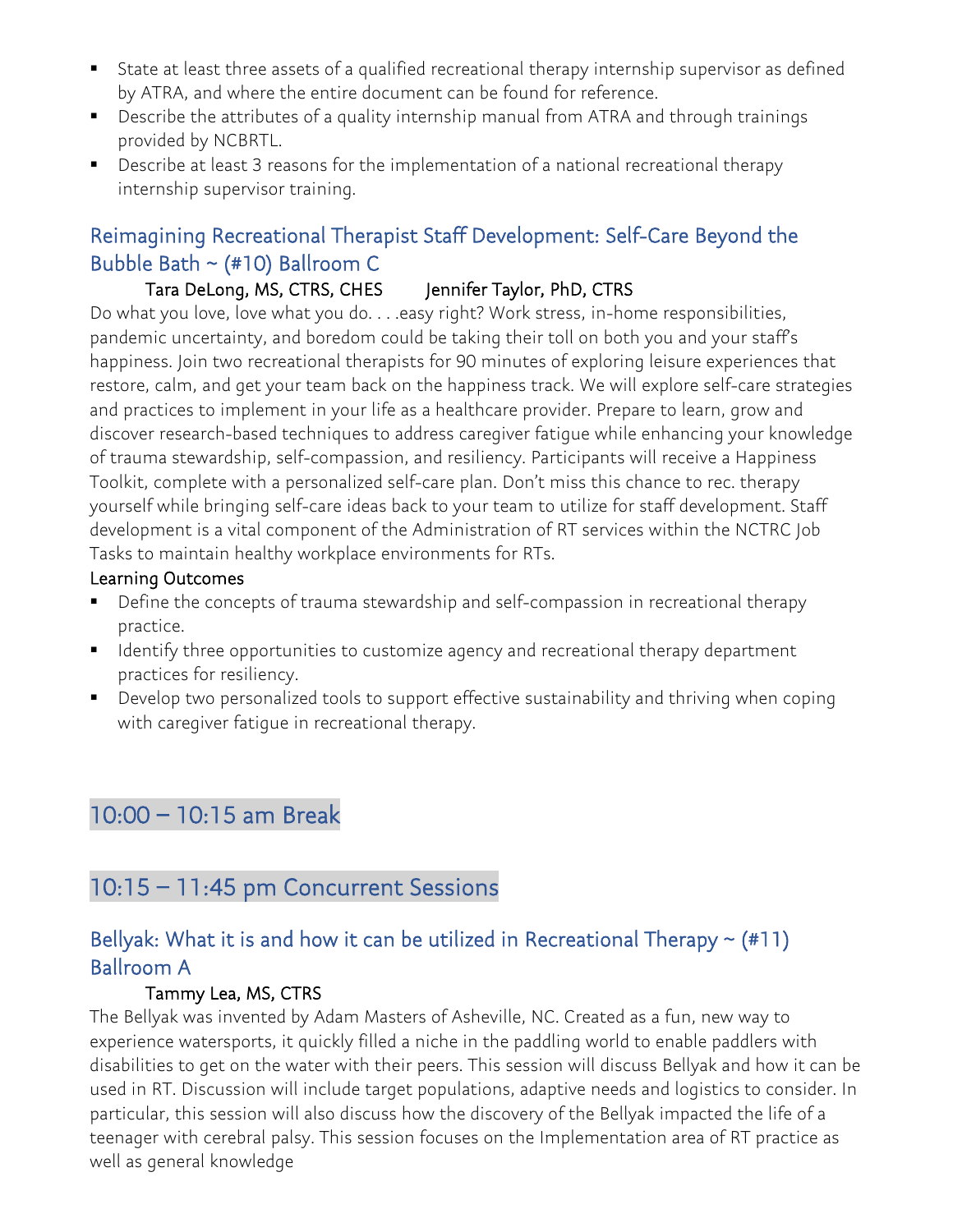#### Learning Outcomes

- Identify three physical, social or emotional benefits of using the Bellyak as a Recreational Therapy intervention/activity for clients/patients with disabilities
- Identify at least two patients/clients who would benefit from Bellyak use in Recreational Therapy practice.
- Identify at least two adaptations/modifications that may be necessary to use the Bellyak in their Recreational Therapy settings.

### Sexuality as Deviant Leisure: Recreation Therapy as a Vehicle for Sex Positive Conversations in Congregate Care Settings ~ (#2) Ballroom B

### Jason Page, Ph.D. CTRS, Master CASAC

There is a complex relationship between sex and leisure (Berdychevsky & Carr, 2020), that often sees the topic fall into a grey zone for recreation therapists. Personal attitudes and professional concerns among care professionals and program administrators may expand this grey zone (Elias & Ryan, 2011; Haesler et al., 2016; Rowntree & Zufferey, 2015). Research suggests that such attitudes may see sexuality labelled as deviant and suppressed among those living in congregate care settings (Gomez, 2012). However, developing sex positive communication techniques among staff may improve sexual health and safety for residents (Burnes et al., 2017; Williams et al., 2013). This presentation offers a foundational examination of the role sex plays in America and Americans' leisure lifestyles. Then explores how conversations and policies about sexual activity among individuals living in care settings reinforce ideas related to deviance before exploring sex positive communication approaches that recreational therapists might employ in practice.

#### Learning Outcomes

- Describe the major elements of Nash's Concept of Leisure Time (1960) and how this relates to recreational therapy practice.
- **EXT** Identify two or more factors leading to increased focus on sex as a leisure activity and why recreational therapists should be aware.
- **E** Identify two concerns among care professionals and program administrators regarding sexual activity among service recipients and how these impact recreational therapy services.
- Identify at least two benefits of adopting a sex positive approach toward working with individuals in congregate care settings for recreational therapists.

### Contract Recreational Therapy: A Viable Profession ~ (#13) Ballroom C

#### Brandon Van Dyck, Co-founder Lanai Therapies

#### Dale Ernst, MS, CTRS Jason L. Scott, PhD, CTRS

#### Note: This session is being offered twice. You will only receive CEU credit once for this session.

According to the NCTRC job analysis report, the majority of recreational therapists work in a variety of settings, serving the needs of diverse populations; however, there are a growing number of therapists working in contract recreational therapy (RT). In this session, we will provide a brief history of contract RT, an examination of the healthcare system as it relates to contract RT, reimbursement, and how to be a successful recreational therapist in a competitive industry. With the goal of increasing overall independence in the lives of individuals with cognitive and physical disabilities through goal-oriented community-based recreation therapy, contract recreational therapy is a viable profession. In addition, we will provide entrepreneurial strategies for running a contract RT business. This session will be conducted in lecture-discussion format. (NCTRC Content Areas Addressed: Administration of TR/RT Service - Budgeting/Fiscal Management,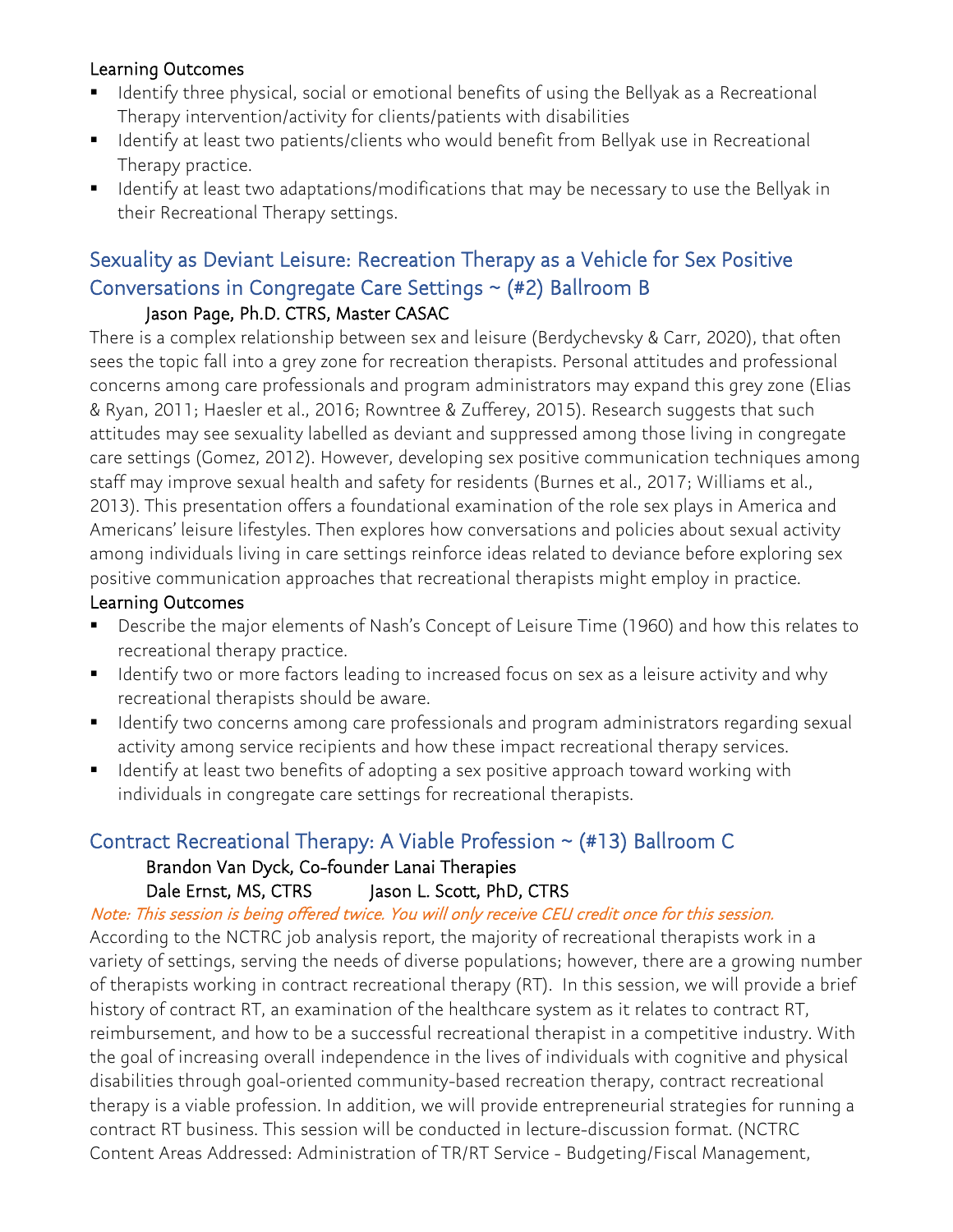Administration of TR/RT Service - Personnel/Intern/Volunteer Management)

#### Learning Outcomes

- Identify three key areas of focus for understanding healthcare reimbursement
- Identify three strategies for becoming a RT contractor
- Identify three strategies for running a contract RT business

### 11:45 am – 12:45 pm Lunch – Box Lunches Provided

### 12:45 – 2:00 pm General Session and Keynote Presentation



### NCTRC - Building on the Past to Support our Future  $\sim$  (#24) Ballroom A, B & C

#### Anne Richard, MS, LRT, CTRS, FDRT, CAE

This session will focus on how NCTRC has utilized the strength of its legacy to evolve through the provision of additional support and resources for applicants and certificants in the therapeutic recreation profession. The recent NCTRC changes related to technology, certification standards, corporate social responsibility initiatives, and the growth of relationships with international organizations within the profession will be discussed. It is hoped that attendees will gain awareness of how NCTRC continues to advance the profession and promote the protection of the public internationally.

#### Learning Outcomes

Upon completion of this session, the participant will be able to:

- Describe the role that NCTRC plays within the TR profession
- List 3 changes at NCTRC that are designed to support recreational therapy applicants and certificant
- State one way that NCTRC supports international growth of the CTRS credential.



### 2:00 – 2:15 pm Break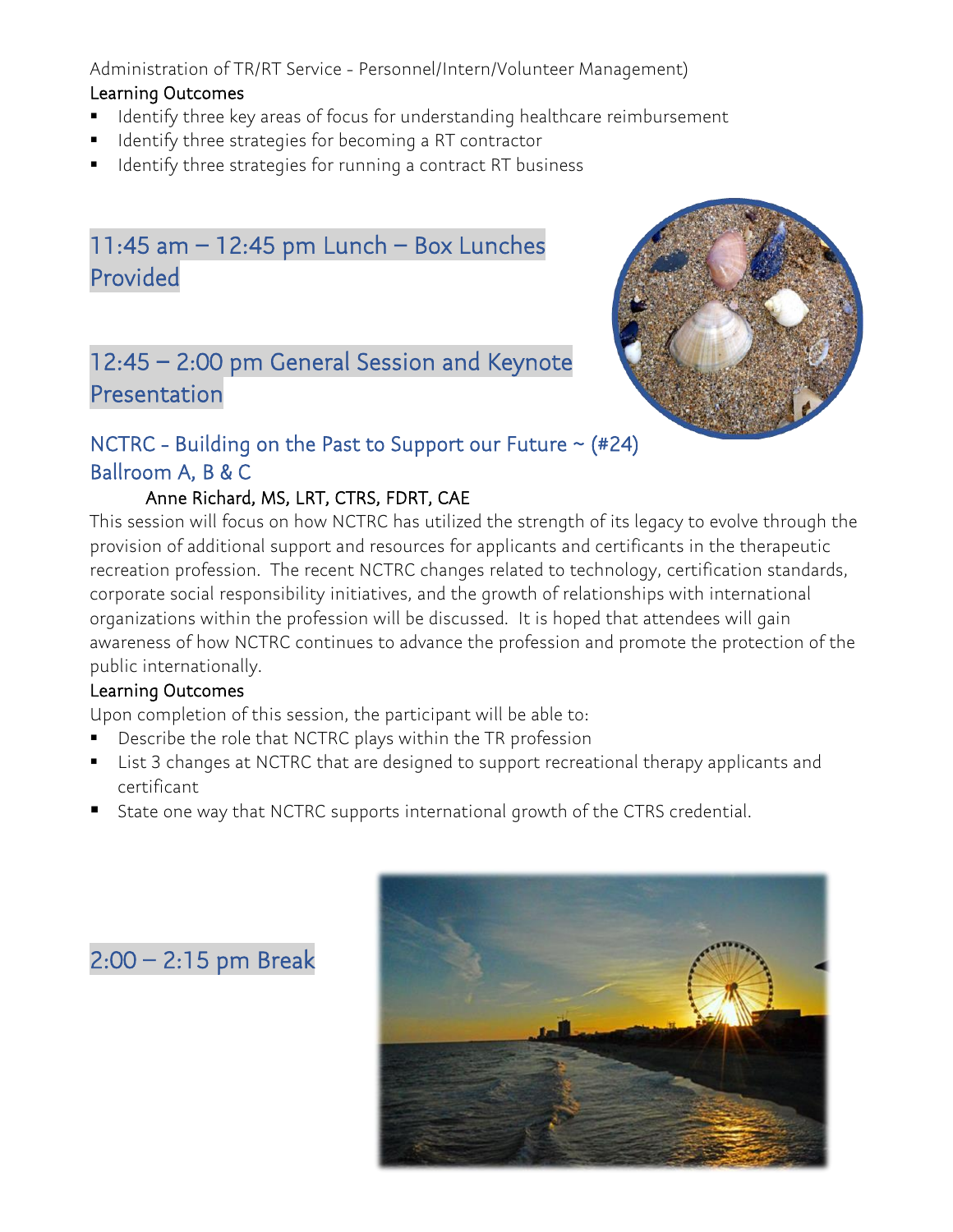### 2:15 – 3:45 pm Concurrent Sessions

### The Happiness Project: Implementing Recreational Therapy Service-learning via Telehealth During the Pandemic in LTC  $\sim$  (#14) Ballroom A

#### Jenn Taylor, PhD, CTRS Lori Eldridge, PhD, LRT, CTRS Alyssa Doughty, MS

Rapid changes were needed to continue service-learning projects for college students in longterm care settings during the pandemic. Inspired by the novel, "The Happiness Project" by Gretchen Rubin, a University Wisconsin-La Crosse (UWL) RT graduate student developed an evidence-based curriculum which was then implemented in an undergraduate RT course. This session will outline the UWL Happiness Project, a ten-week, telehealth program implemented between a skilled nursing facility in rural Wisconsin and the UWL Therapeutic Recreation Program. The innovative curriculum focuses on increasing feelings of happiness using PERMA, a theoretical model grounded in positive psychology. We look forward to sharing outcomes and valuable lessons learned amid the pandemic from long-term care residents as well as the next generation of recreational therapy students pursuing careers in the field. Finally, an overview of NCTRC Job Tasks addressed within the project, online course demonstration, and assignment development will be discussed.

#### Learning Outcomes

- Identify three lessons learned about recreational therapy telehealth service-learning projects during a pandemic.
- Verbalize two NCTRC Job Tasks addressed in RT course content developed for the UWL telehealth service-learning Happiness Project.
- State two psychosocial outcomes of older adult residents who participated in recreational therapy telehealth program.
- Describe two benefits of recreational therapy student participation in the intergenerational service-learning experience.

### I Tie Flies in My Sleep: A Personal Account of How Recreational Therapy Saved a Veteran's Life That Was Diagnosed with Posttraumatic Stress Disorder ~ (#15) Ballroom B

#### Warren Price, MS

#### Note: This session is the Ann James Award Winning Session from the 2021 SRTS and it is being offered in our On-Demand Virtual Sessions this year. You will only receive CEU credit once for this session.

 This will be an instructive lecture where the speaker details his experience as a combat medic who returned from a year in Iraq (2004 to 2005). The speaker will discuss his subsequent diagnosis with PTSD and how his symptoms manifested in real life as well as the effect they had on his family. Through his experiences, the speaker was introduced to a fly-fishing program as a recreational therapy intervention (Implementation/Administration of RT Service). This started him on a path toward healing and eventually led to his decision to pursue a career in recreational therapy. (Assessment Process)

#### Learning Outcomes

■ Identify at least two significant elements of recreational therapy in regard to treating Veterans with PTSD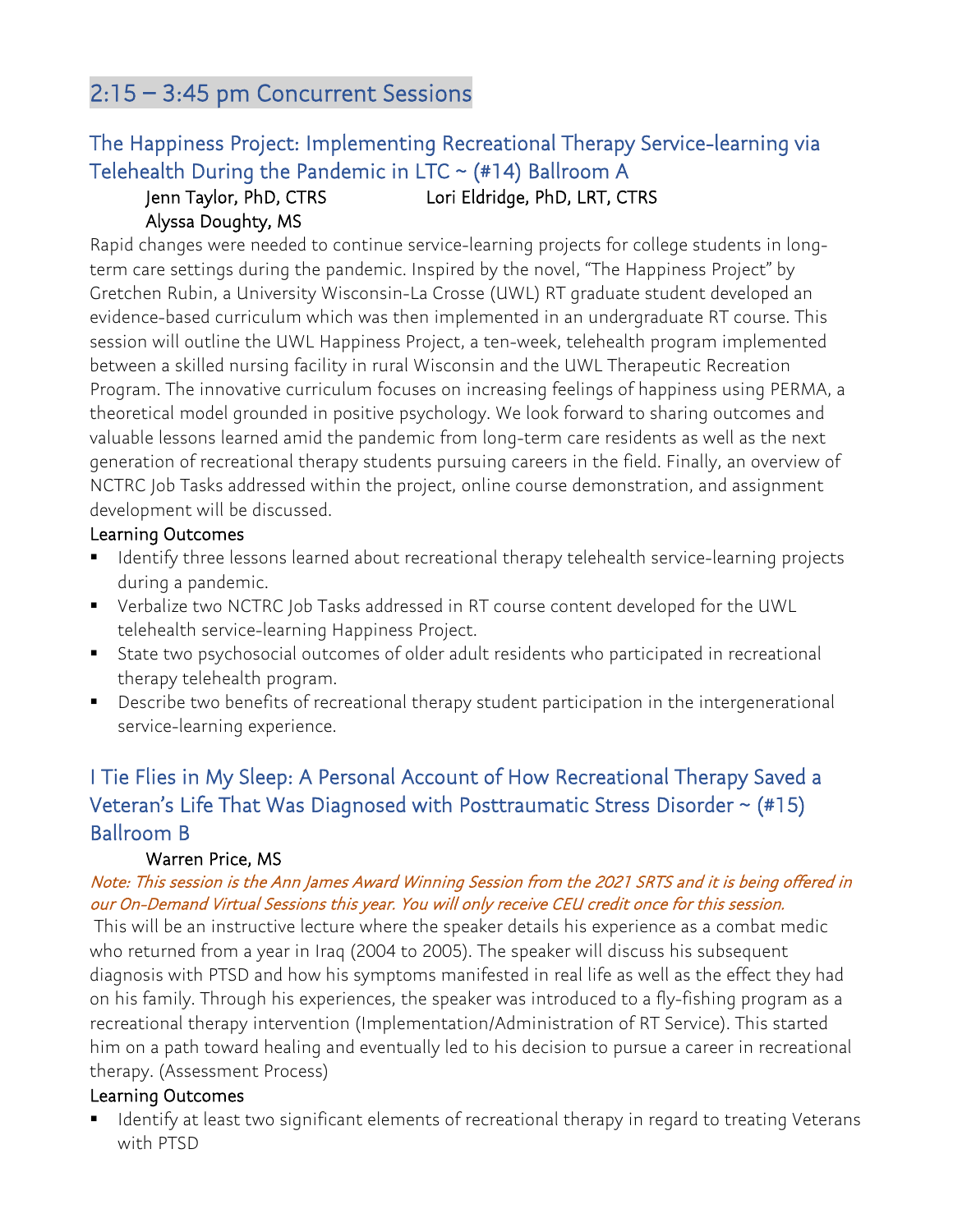- Identify at least two philosophical foundations for building a recreational therapy program to offer individuals with PTSD.
- Identify at least three specific recreational therapy interventions to implement for individuals with PTSD.

#### Control Your Mental Health, Don't Let It Control You: Clinical Applications of Biofeedback and Neurofeedback in Recreational Therapy ~ (#17) Ballroom C Matthew Fish, Ph.D., LRT, CTRS, LPCA, BCB Amelia Saul, Ph.D., LRT, CTRS

Note: This session is being offered twice. You will only receive CEU credit once for this session. This session will provide foundational knowledge of stress management interventions for Recreational Therapists. Specifically, we will provide an overview of stress, the stress response, illness, and performance. Equally important, we will discuss how to assess clients using biofeedback and neurofeedback applications and explore how to implement techniques with applied examples in the recreational therapy setting. Next, we will examine training outcomes and evaluation methods. Lastly, we will discuss advancement of the profession and the pathways for Recreational Therapists to become Board Certified in Biofeedback. We will train session participants to use specific clinical (e.g., depression, anxiety, pain, behavioral disorders) and human performance (e.g., fatigue, optimal performance) applications for the recreational therapy setting. Participants will practice various applied techniques (e.g., meditation/mindfulness, autogenics, and biofeedback) and discover methods for assessment and evaluation. Ultimately, this session will demonstrate how Recreational Therapists can implement stress management and biofeedback techniques with their clients.

#### Learning Outcomes

- Demonstrate at least three stress management techniques that recreational therapy practitioners can implement with clients
- Identify at least three benefits of performing evidenced-based stress management interventions that recreational therapy practitioners can implement with clients.
- Identify at least three methods of assessment that recreational therapy practitioners can utilize for client evaluation.

### 3:45 – 4:00 pm Break

### 4:00 – 5:30 pm Concurrent Sessions

#### Private Practice in Recreational Therapy: Transforming Ideas into Action ~ (#20) Ballroom A

#### Laura Kelly, MS, CTRS

Have you ever considered private practice recreational therapy? Empower Recreational Therapy, LLC officially launched in May 2021 to improve the accessibility of recreational therapy services to adults aged 50+ in the home and throughout the North Atlanta community. The Founder, Laura Kelly, shares her personal and professional experiences to promote continued growth of the profession in the private sector. This session explores the steps to start your own business including planning, key financial decisions, legal compliance, liability insurance, branding,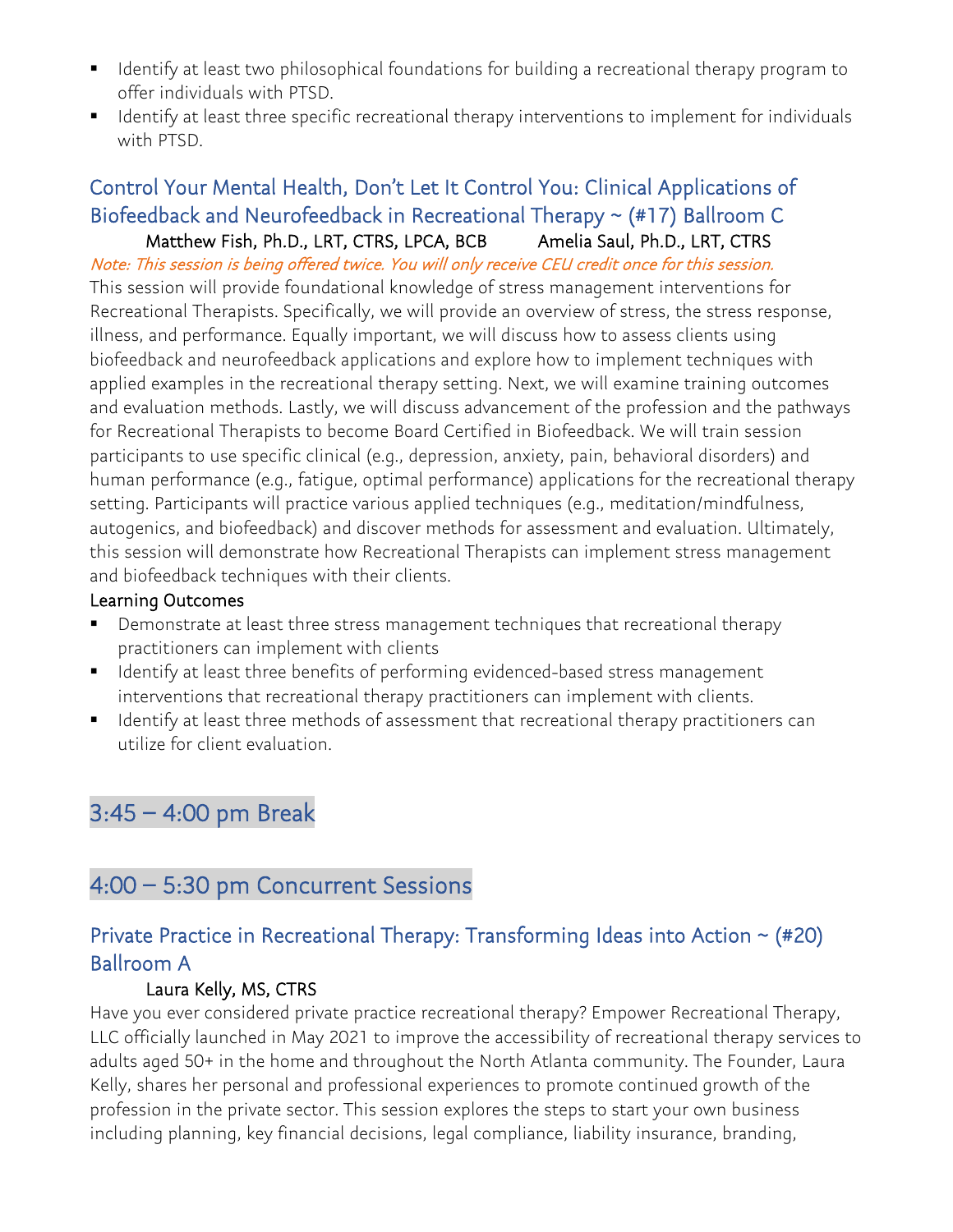strategic marketing priorities, growth opportunities, and more. Structure of session will include lecture, in-depth discussions, and helpful hand-outs to guide your future business endeavors.

#### Learning Outcomes

- Identify at least 3 initial steps to starting a private practice in Recreational Therapy
- Demonstrate an understanding of what the APIED process look like in the RT private sector and how to adapt it to meet the therapist, client, and family needs.
- Provide an example of a Recreational Therapy target audience and related concerns to develop strategic marketing priorities.

### Complementary Alternative Medicine for all: A paradigm shift from Individual to Community based CAM within Recreational Therapy Practice ~ (#18) Ballroom B Olivia Mogab, CTRS

In today's world, stress is all around us: at work, in the community, and at home. No matter if you are a participant, client, patient, or a Recreational Therapy Professional, we all need non-invasive ways to help us manage day to day challenges. In this session participants will walk away with the definition of trauma, and gain an understanding of how day to day stress and trauma may affect the delivery of services, in addition affect how someone may receive and perceive RT services. We will then walk through the process of how to engage employees and participants in person directed integrative wellness. Integrative Wellness is a collective of techniques which support mind, body and spirit. These techniques can help increase resiliency and overall well-being for you and those in your setting. We will show you how to establish this through combining Recreational Therapy and Complementary and Alternative Medicines.

#### Learning Outcomes

- Define Trauma and understand how it affects an individual's functional abilities, and the impact this has on facilitating Recreational Therapy programs.
- Identify a minimum of 3 ways that Integrative Wellness impacts Trauma Informed Care and the outcome this can have on Recreational Therapy.
- Demonstrate an understanding of how to assess, plan, implement, and evaluate at least 3 Integrative Wellness activities to participants and/or peers as a Recreational Therapist.

### Recreational Therapy and Family Training: Shepherd Center's Approach to Educating Caregivers ~ (#19) Ballroom C

#### Maureen Meador, CTRS Debbie Parrish, CTRS

Family involvement is key to recovery in a person with a brain injury. Shepherd Center, a rehabilitation hospital in Atlanta, Georgia offers education and training to family members within the continuum of care in its brain injury rehabilitation program. Proper family training equips the caregiver with the necessary tools to manage confidently the ongoing needs of their loved one. This session will examine the recreational therapist's role of training family members and caregivers using three key components of education: Demonstration, Discussion, and Delivering Resources.

- Describe three key components of effective family training in a brain injury rehabilitation setting.
- Identify at least three recreational therapy resources to include in a family training session.
- Instruct through demonstration proper cueing in at least three different circumstances within recreational therapy treatment in a brain injury rehabilitation setting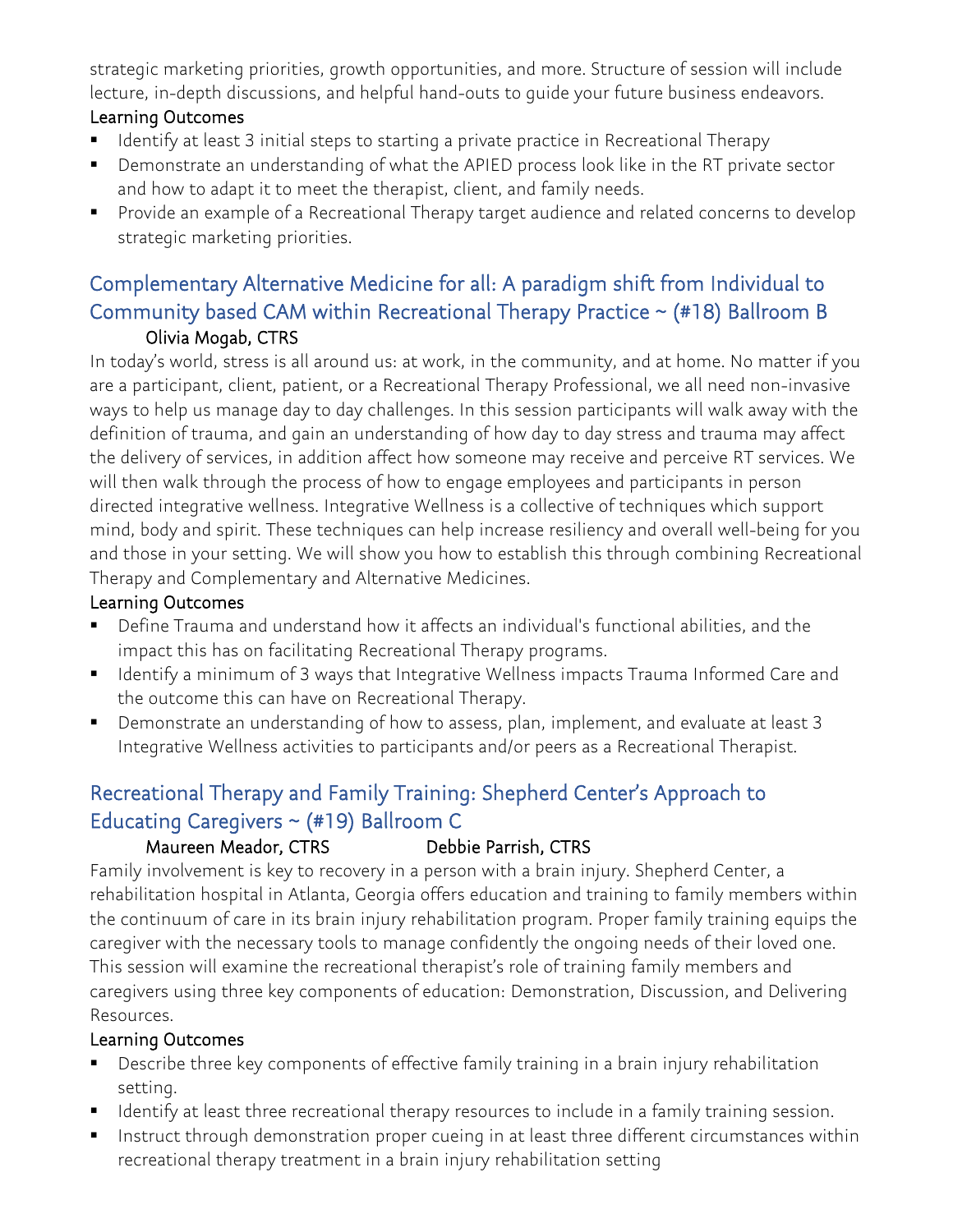Friday, April 15, 2022

Ī

### 7:30 am – 11:00 am Registration in Commons Area



### 8:30 – 10:00 am Concurrent Sessions

### Nature: A Recreational Therapy Intervention for Mood Regulation and Stress Reduction  $\sim$  (#23) Ballroom A

#### Eric Oba, MTRS, CTRS

Come join us as we explore the many benefits of natural environments in our lives. Using natural environments has long been anecdotally encouraged to help people feel better, and here we will discuss some of the documented research to help support using these ideas as Recreational Therapy interventions. Join me as we take a walk on the green side and increase your Foundational Knowledge and awareness of potential programs and modalities that can be added to your toolkit as Recreational Therapists.

#### Learning Outcomes

- Under the lens of Attention Restoration Theory, identify 2 ways in which Recreational Therapists can utilize exposure and interaction with natural environments to help restore attention and reduce attention fatigue.
- Identify 2 RT interventions for incorporating natural environments in various populations.
- **■** Identify 2 ways in which RT interventions using natural environments can help reduce rumination and encourage improvements in adults with depression.

### Walk the Line: Understanding and Responding to Ethical Dilemmas in Recreational Therapy  $\sim$  (#22) Ballroom B

#### Maureen Meador, CTRS Becky Garrett, LRT, CTRS, FDRT

This session will provide a brief overview of the ATRA Code of ethics and ethical principles that guide recreational therapists to best practice. Attendees will delve into real life case studies involving ethical dilemmas of recreational therapists and examine the path from discovery to resolution.

- Verbally identify a minimum of three ethical principles and their application in the scope of recreational therapy.
- Verbally define a distinction between misconduct and non-compliance in recreational therapy.
- Demonstrate verbally an understanding of two responses to ethical dilemmas in recreational therapy.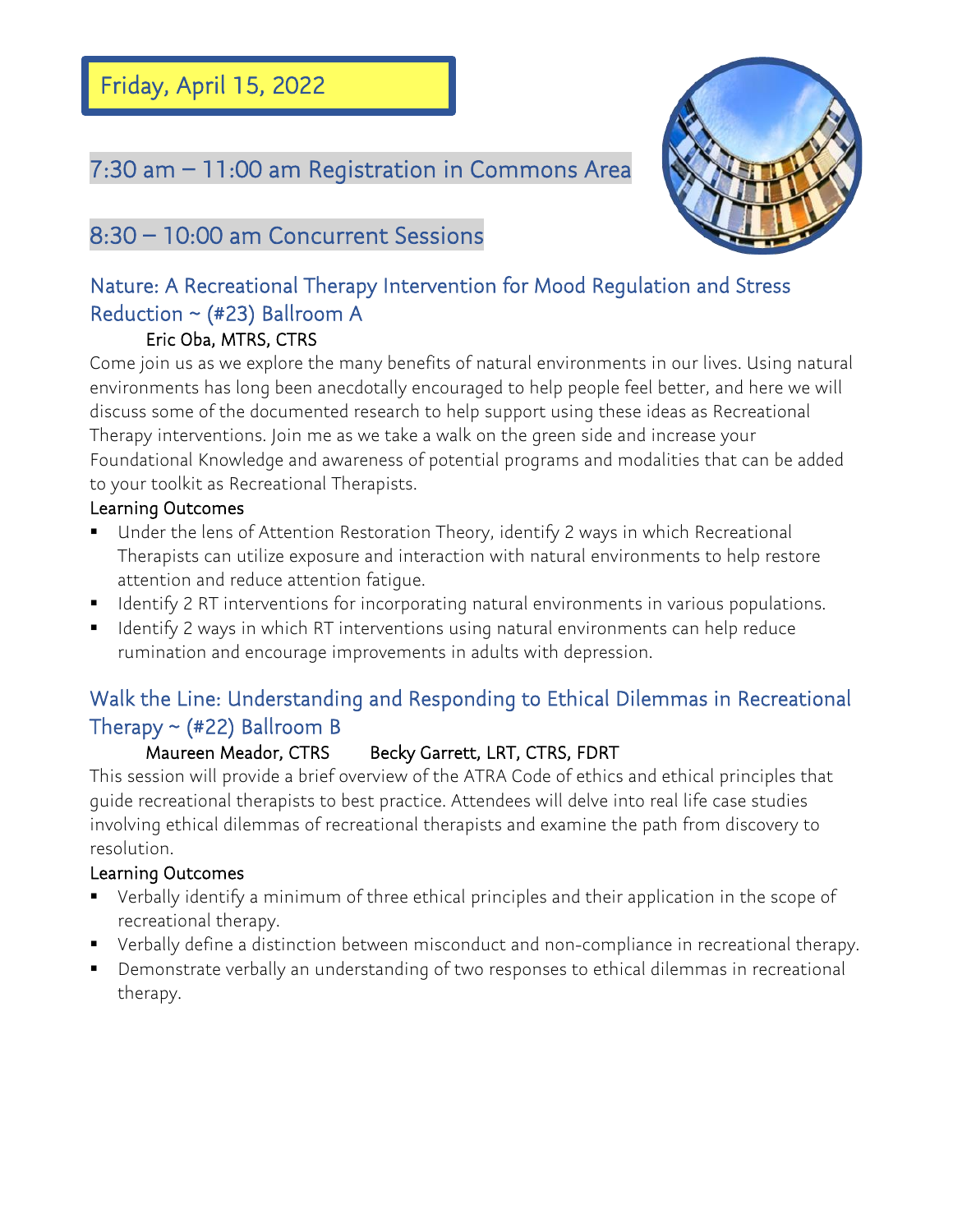### Examining the Relationship Between Job Satisfaction and "Thriving" Among Recreational Therapists ~ (#16) Ballroom C

### Steven N. Waller, PhD, CPRP Angela J. Wozencroft, PhD, CTRS Jason L. Scott, PhD, CTRS Haley Griffiths, PhD, CTRS

"Thriving" is defined as the psychological state in which individuals experience both a sense of vitality and learning (Porath, Spreitzer, Gibson, & Garnett, 2011) whereas job satisfaction involves an individual's emotional-affective response to specific aspects of one's job or his or her work overall (Locke, 1976; Smith, Kendall, & Hullin, 1969). A heightened sense of thriving has been linked to increased job satisfaction (Jiang. Z, Milia, Jiang, Y., Jiang, X., 2020). Workplaces fostering opportunities for employees to thrive can have a positive impact on individual careers which, ultimately, may bolster the organization's overall service and performance (Nawaz et al., 2018; Niessen et al., 2012; Paterson et al., 2014; Porath et al., 2012). To date, there have been few studies that examine the relationship between job satisfaction and thriving in Recreational Therapists. In this session, we will discuss the findings of our 2020 national study that examines RTs job satisfaction and their level of thriving in the workplace. This session will be conducted in lecture-discussion format. (NCTRC Content Areas Addressed: Administration of TR/RT Service - Budgeting/Fiscal Management, Administration of TR/RT

#### Learning Outcomes

- Discuss three outcomes when recreational therapists are satisfied in their workplace.
- Name at least three factors that contribute to the ability of recreational therapists to thrive in their respective organizations.
- Identify their own levels of job satisfaction and thriving in their current workplace as a recreational therapist.

### 10:00 – 10:15 am Break

### 10:15 – 11:45 pm Concurrent Sessions

### Recreational Therapy and Inclusion: Continuum of Service in Parks and Recreation ~ (#4) Ballroom A

#### Kathy Williams, CTRS

This session will explore one community parks and recreation department and how it offers recreational therapy programs, inclusion accommodations, accessibility assessments and training to meet the needs of individuals with disabilities in the community. This continuum of services is delivered by CTRS's, After-School Program Specialist, ADA Coordinator, behavioral specialist and paraprofessionals. Learn how these staff assess needs, determine services, conduct facility assessments, implement recreational therapy programs and educate general parks and recreation professional about working with individuals with disabilities.

- Identify three specific roles the recreational therapist plays in providing the continuum of service in a community setting.
- **■** Identify four components of a community based recreational therapy continuum of service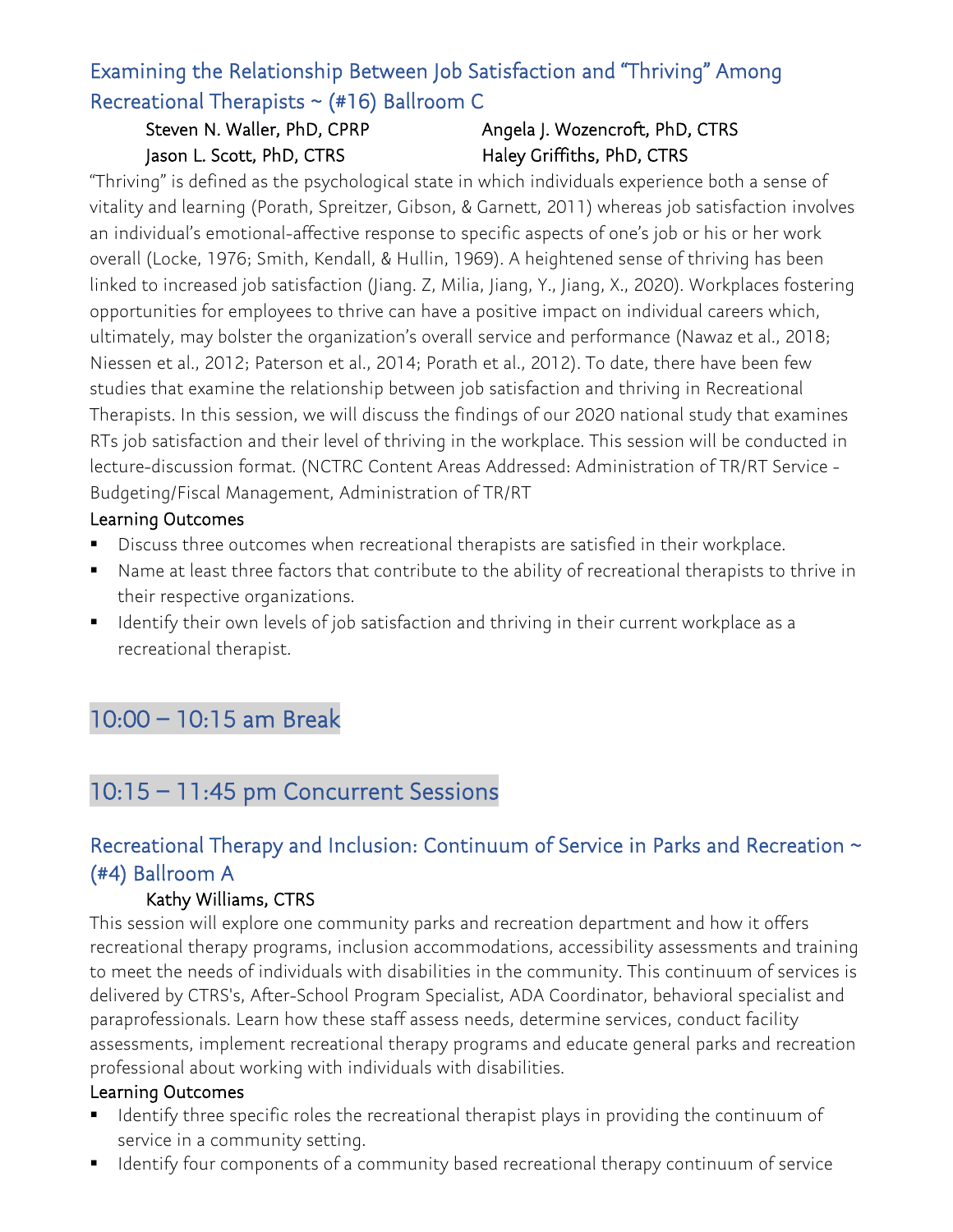■ Identify three documentation methods used by recreational therapist in the community setting.

#### The Development of the Clinical Adventure Therapist Certification and Its Impact on Recreational Therapy  $\sim$  (#12)

#### Jesy Cordle, MS, LRT, CTRS, CCAT Jennifer Hinton, Ph.D., LRT, CTRS, FDRT

The purpose of this session is to introduce the Certified Clinical Adventure Therapist (CCAT) credential that is being offered through the Association for Experiential Education and to discuss the continued development of the CCAT credential as it applies to recreational therapists. There will be an introduction to the CCAT, an overview of the requirements and recent changes, and the process for applying. In addition to this information, there will be an opportunity for participants to discuss perceived facilitators and barriers to receiving the CCAT and the relevancy of the CCAT for their individual recreational therapy practice. This presentation will address the future implementation of adventure based programming and adventure therapy in recreational therapy practice as well as addressing the advancement of recreational therapy in the field of adventure therapy.

#### Learning Outcomes

- Verbally describe the CCAT credential and identify how it relates to the implementation of adventure based programming in recreational therapy.
- Identify one area of continued advocacy for recreational therapists in the field of adventure therapy.
- Discuss potential facilitators and barriers to receiving the CCAT credential and its relevance to their recreational therapy practice.

#### Control Your Mental Health, Don't Let It Control You: Clinical Applications of Biofeedback and Neurofeedback in Recreational Therapy ~ (#17) Ballroom C Matthew Fish, Ph.D., LRT, CTRS, LPCA, BCB Amelia Saul, Ph.D., LRT, CTRS

Note: This session is being offered twice. You will only receive CEU credit once for this session.

This session will provide foundational knowledge of stress management interventions for Recreational Therapists. Specifically, we will provide an overview of stress, the stress response, illness, and performance. Equally important, we will discuss how to assess clients using biofeedback and neurofeedback applications and explore how to implement techniques with applied examples in the recreational therapy setting. Next, we will examine training outcomes and evaluation methods. Lastly, we will discuss advancement of the profession and the pathways for Recreational Therapists to become Board Certified in Biofeedback. We will train session participants to use specific clinical (e.g., depression, anxiety, pain, behavioral disorders) and human performance (e.g., fatigue, optimal performance) applications for the recreational therapy setting. Participants will practice various applied techniques (e.g., meditation/mindfulness, autogenics, and biofeedback) and discover methods for assessment and evaluation. Ultimately, this session will demonstrate how Recreational Therapists can implement stress management and biofeedback techniques with their clients.

- Demonstrate at least three stress management techniques that recreational therapy practitioners can implement with clients
- Identify at least three benefits of performing evidenced-based stress management interventions that recreational therapy practitioners can implement with clients.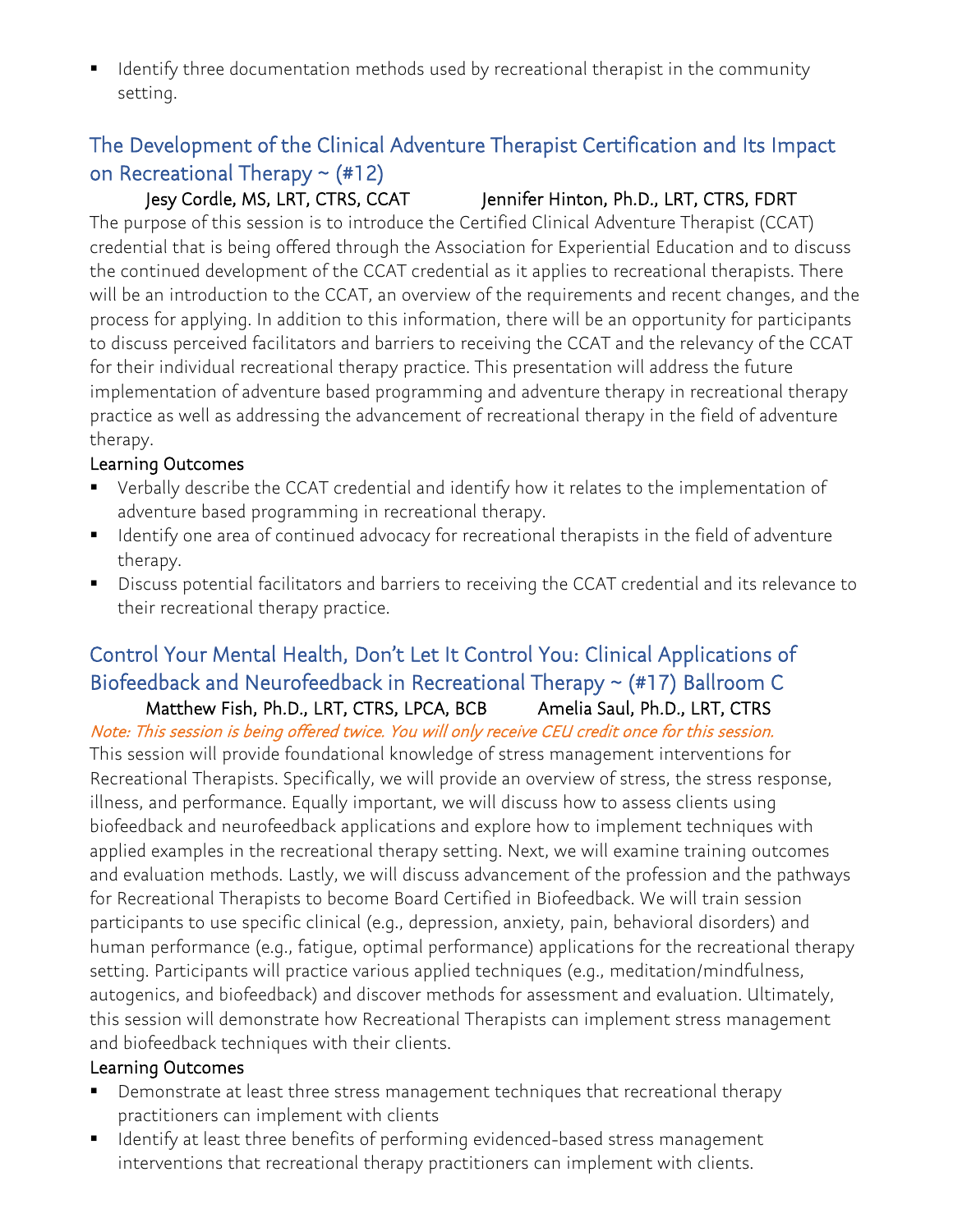■ Identify at least three methods of assessment that recreational therapy practitioners can utilize for client evaluation.

### 11:45 am – 12:00 pm Break

### 12:00 – 1:00 pm Closing Session and Keynote Presentation

#### Finding your Sense of Empowerment: A Primer for Recreational Therapists  $\sim$  (#25) Ballrooms A, B & C

Brent Wolfe, PhD, LRT, CTRS, FDRT Tracy Crawford, CTRS, CPRP

At the heart of what every recreational therapist does is empowerment. We empower our clients to overcome barriers. We empower our clients to attempt new challenges. We empower our clients to enhance their quality of life. But who is empowering recreational therapists? Who is looking out for recreational therapists the way recreational therapists look out for others? The answer to this question is the American Therapeutic Recreation Association (ATRA). This session will look at the idea of how ATRA lives its mission to empower recreational therapists. Additionally, we will discuss ideas for self-care and how therapists can continue to grow and develop even as they are helping others grow and develop.

#### Learning Outcomes

- State ATRA's mission and vision
- List 3 ways ATRA helps to empower recreational therapists
- List 3 ways recreational therapists can seek empowerment through self-care

Please be sure to complete the evaluations for each session as well as the overall symposium evaluation.

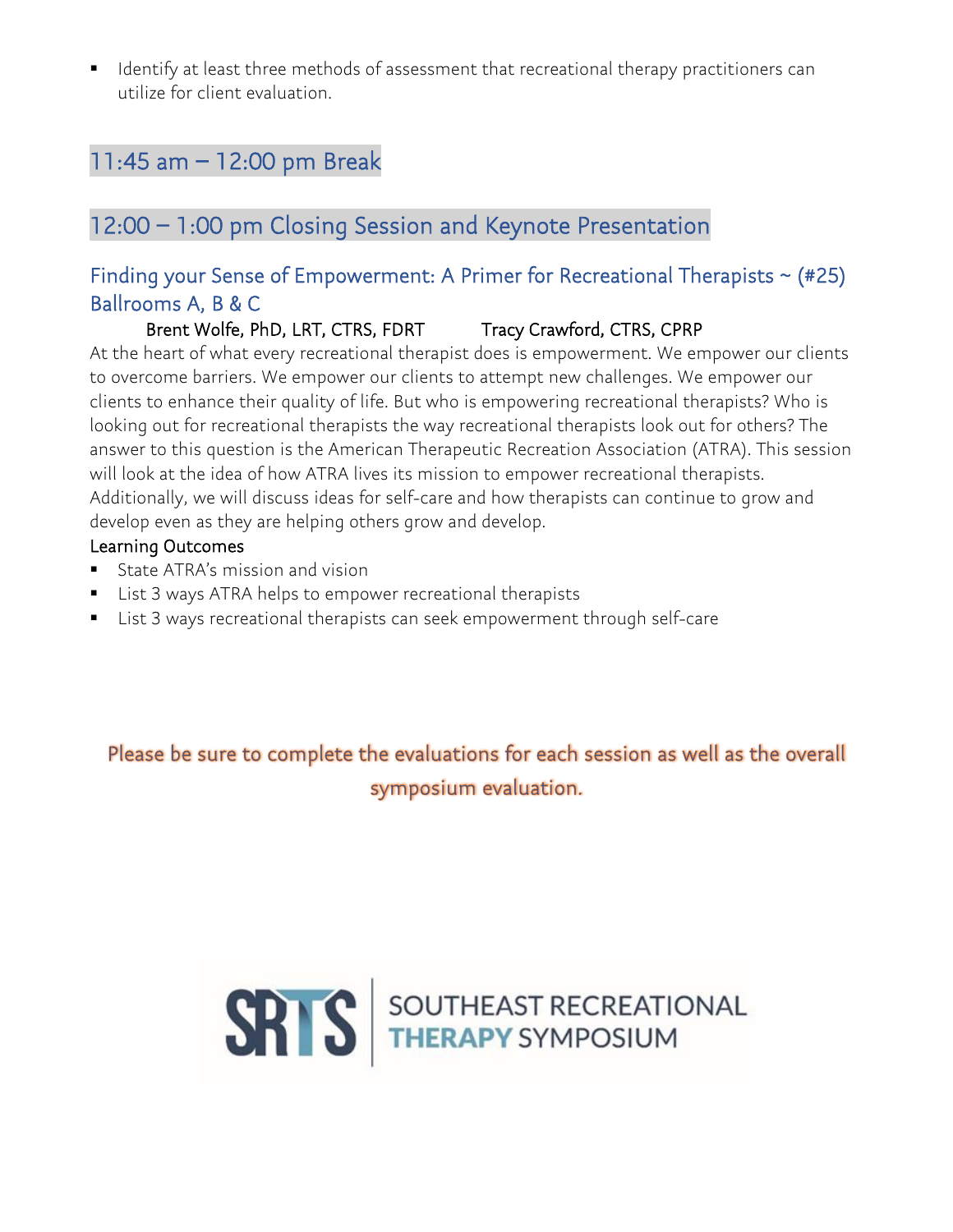

# **Monday, April 18 - Friday, May 6**

# **On-Demand Pre-Recorded**

## **Virtual Sessions**

### Session #1: Developing and Maintaining Program Partnerships for Recreational Therapy: A Qualitative Program Evaluation of a Veteran Songwriting Organization (60 minutes)

#### Danielle Lauber, PhD, CTRS

This session focuses on the importance of partnering RT services with existing community-based programs who serve military service members, veterans, and their families. The overall topic emphasizes both the Administration of TR/RT Service and the Advancement of the Profession. By focusing on a mixed-methods qualitative program evaluation, research is presented that highlights outcomes of a community-based songwriting program called Operation Song. Findings are presented to advocate both for the organization's independent merit in serving this population and to demonstrate an example of how qualitative program evaluation can be used in the administration of TR/RT services. By focusing the impacts of this specific organization towards the partnership potential of TR/RT services, discussion will take place emphasizing advocacy for military veterans. Many non-TR/RT organizations already exist to serve military veterans and their families. Partnering formal TR/RT services with these organizations has the potential to enhance community reintegration and resiliency for these veterans.

#### Learning Outcomes

- **■** Identify at least one community-based program showing successful partnerships with recreational therapy services.
- Identify three steps of conducting a qualitative program outcomes evaluation to recreational therapy services.
- Provide one example of how evidence-based impacts of non-recreational therapy programs can be applied to recreational therapy community reintegration services for military veterans.

#### Session #2: Hardiness: A Blueprint Toward Enhanced Resilience for Recreational Therapy Participants and Professionals (60 minutes) Jeff Witman, Ed.D., CTRS, FDRT

Psychological hardiness is associated with the ability to manage and respond to stressful life events with coping strategies that turn potentially unfortunate circumstances into learning opportunities. The 3 C's of hardiness- control, commitment and challenge- determine the extent to which individuals can cope with and grow from stress. These concepts provide a framework for RT professionals in their practice. Each concept has relevance to both promoting resilience in participants (Foundational Knowledge from NCTRC) and empowering professionals' advocacy and promotion efforts (NCTRC Advancement of the Profession). Learning Outcomes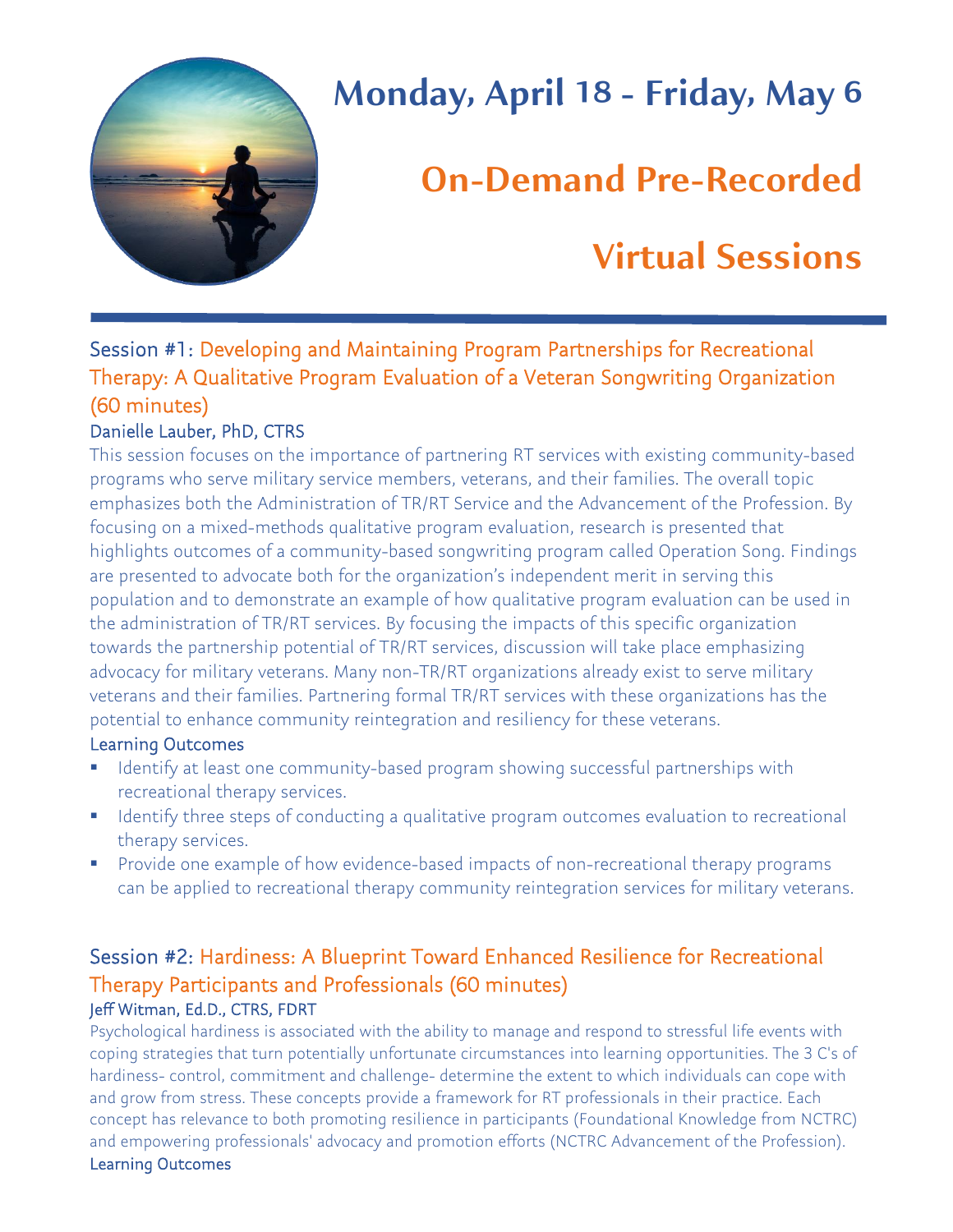- Identify and describe an example related to RT participation of both the challenges (inherited vulnerabilities, acute stress, strain, personal ineffectiveness) and the potentials for growth (hardy attitudes, coping actions, social support and health practices) associated with hardiness.
- Give an example of how each hardiness component (control, commitment, challenge) can be utilized in the design and implementation of RT interventions.
- **■** Identify three actions related to hardiness which would enhance advocacy and promotion efforts for RT at their agencies.

### Session #3: Keys to Promoting Community Reintegration of Military Veterans through Recreational Therapy (60 minutes)

#### Brent Hawkins, LTR, CTRS, FDRT Samantha Wang, LRT, CTRS

Military veterans often experience challenges with reintegrating into the community postdeployment and post-discharge from their service. Recreational therapy has tremendous opportunity to assist in the reintegration process and facilitate their transition. Attend this session to learn about how recreational therapy can promote successful community reintegration and improve overall health among military veterans. This session will address Foundational Knowledge and Implementation content areas of the NCTRC Job Analysis.

#### Learning Outcomes

- **E** Identify at least 4 key considerations for recreational therapy in the community reintegration process of military veterans.
- **E** Summarize at least 3 research studies that can inform recreational therapy with military veterans.
- List at least 10 recreational therapy modalities and program elements to promote community reintegration of military veterans.

#### Session #4: "I Want to Make a Difference": Simple and Effective Advocacy Techniques to Promote Recreational Therapy (60 minutes) Leandra Bedini, PhD, LRT, CTRS, FDRT

Despite decades of growth and accomplishments, the need to promote the field of recreational therapy (RT) as a legitimate treatment modality still exists as new and greater healthcare challenges emerge. Although "Awareness and Advocacy" is listed as one of the 10 job task domains (2014 NCTRC Job Analysis Survey), diverse and increasing job expectations make it difficult for RT practitioners to find feasible ways to advocate themselves. However, we cannot (and should not) rely on a handful of leaders to do everything necessary to advance the field of RT. Advocacy is a professional imperative (Kirsch, 2015) and to move our field forward, everyone has a role. This session will describe easy and proven actions that RT practitioners can implement to advance the field as well as their practice. Examples include easy advocacy techniques in marketing, mentoring, legislation, expanding RT programs, using EBP, administrative and community support, and enhancing occupational prestige.

- State at least five (5) accomplishments of RT/TR field over the last 70 years
- **EXP** Identify at least five (5) current critical issues related to the Recreational Therapy field that warrant awareness and advocacy
- Identify at least (5) specific advocacy techniques that RTs can use to address the issues in their own settings and the Recreation Therapy field